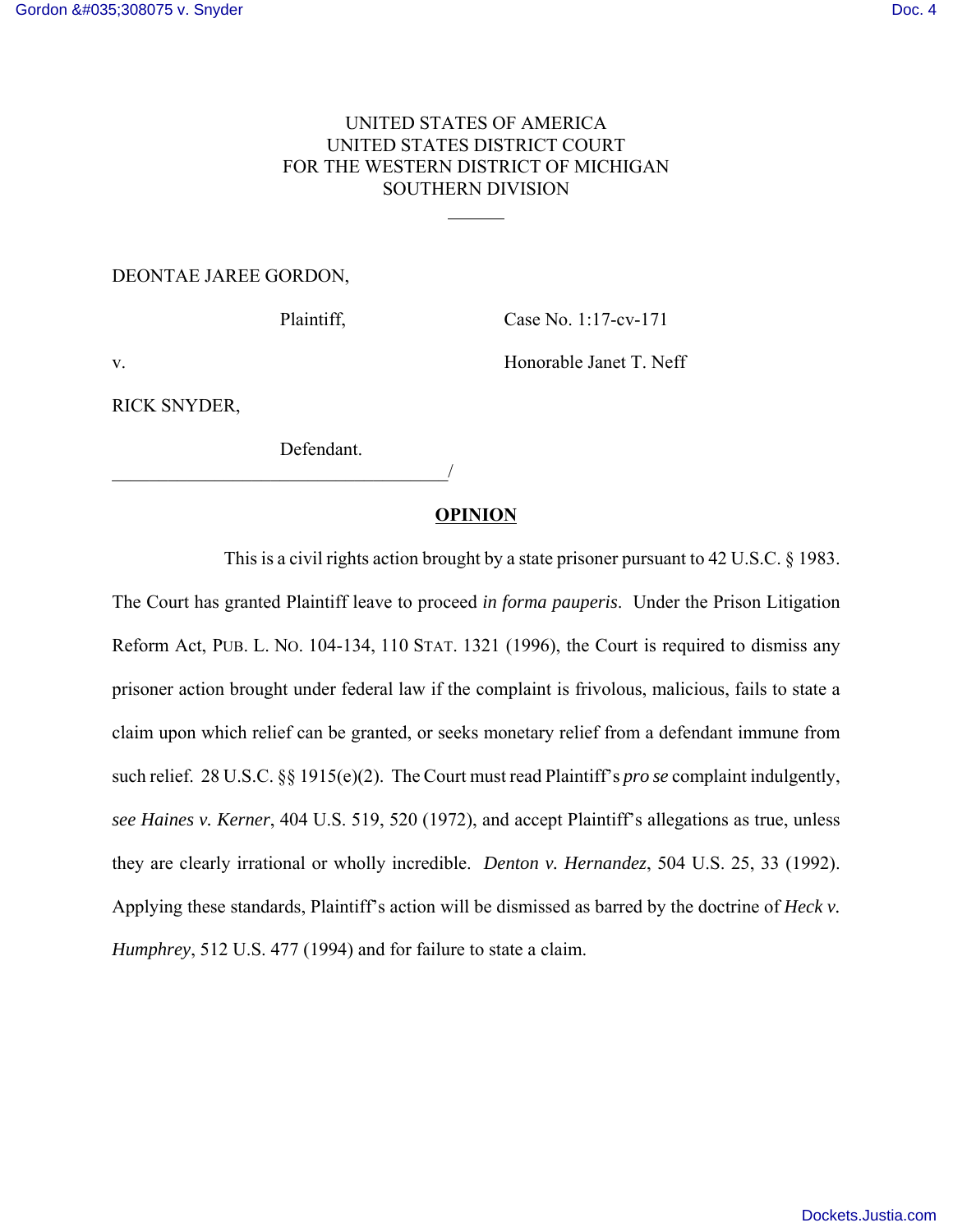#### **Factual Allegations**

Plaintiff Deontae Gordon is presently incarcerated at the Ionia Correctional Facility in Ionia, Michigan. Plaintiff is serving a sentence of 33 to 100 years for second-degree murder, MICH. COMP. LAWS § 750.317, consecutive to a sentence of 2 years for felony firearm, MICH. COMP. LAWS § 750.227b(1), following a January 19, 2000 jury conviction for those crimes in Kent County Circuit Court. Plaintiff was sentenced as a habitual offender-second offense, MICH. COMP. LAWS § 769.10. Plaintiff was sixteen years old when he committed the crime. He has spent more than half of his life in prison.

On June 25, 2012, the Supreme Court issued its decision in *Miller v. Alabama*, 567 U.S. 460 (2012). The Court held that mandatory life imprisonment without parole, for those under the age of 18 at the time of their crimes, violates the Eighth Amendment's prohibition on cruel and unusual punishments. At the time the Supreme Court issued the *Miller* decision, the case of *Hill v. Snyder*, No. 10-14568 (E.D. Mich.) was pending in the United States District Court for the Eastern District of Michigan. In *Hill*, the plaintiffs asked the Court to declare MICH. COMP. LAWS § 791.234(6)(a), which prohibits the Michigan Parole Board from considering for parole prisoners sentenced to life in prison for first degree murder, unconstitutional as applied to prisoners who committed first-degree murder when they were under the age of eighteen years. *Hill v. Snyder*, No. 10-14568, 2013 WL 364198 (E.D. Mich. Jan. 30, 2013) *vacated and remanded* 821 F.3d 763 (6th Cir. 2016).

In an opinion issued on January 30, 2013, the *Hill* district court declared the statute unconstitutional as applied to the plaintiffs and directed the parties to provide supplemental briefing regarding the appropriate form of equitable relief. *Hill v. Snyder*, 821 F.3d 763, 767 (6th Cir. 2016).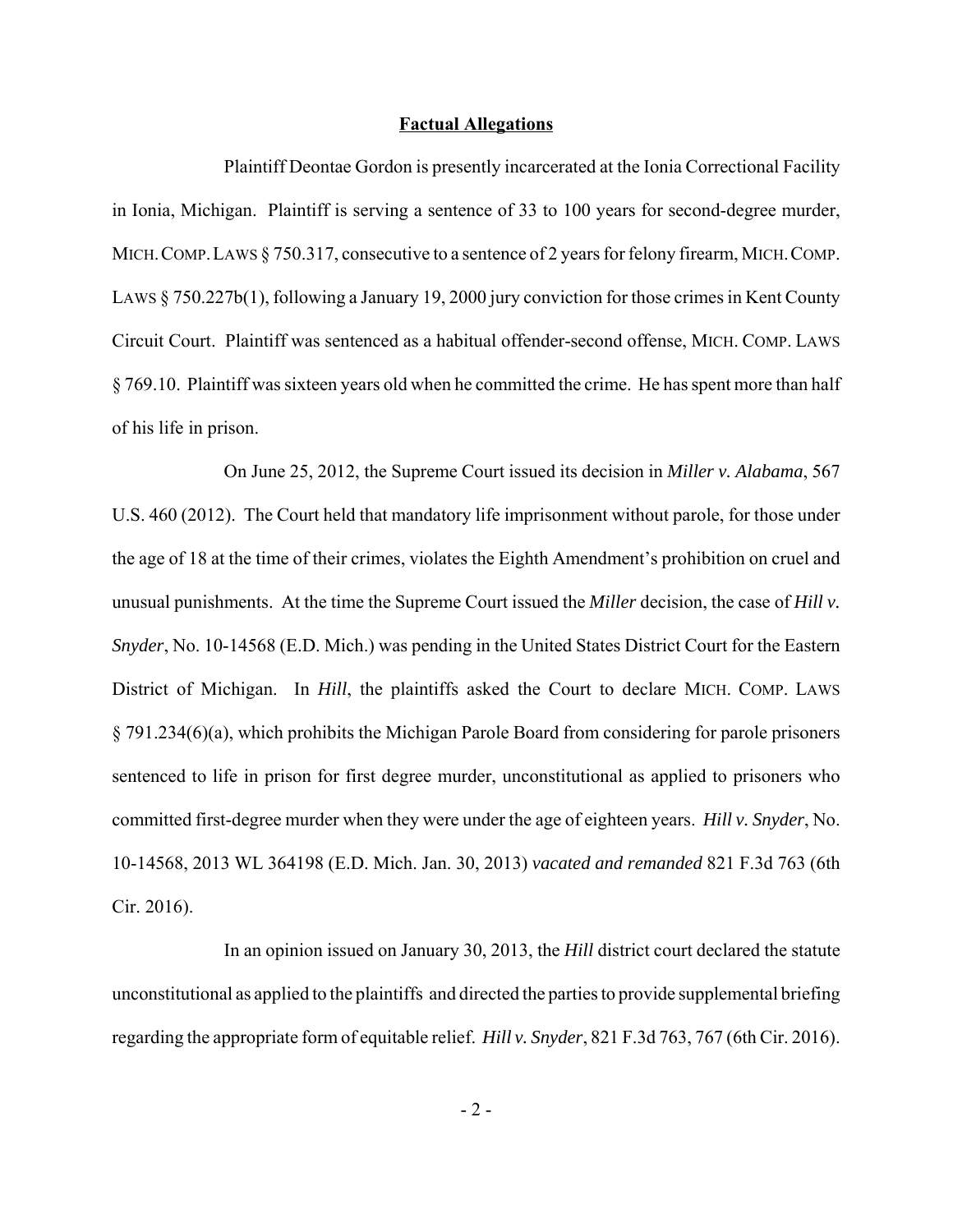In an order issued August 12, 2013, the *Hill* district court clarified that its January 30 determination applied to "'every person convicted of first-degree murder in the State of Michigan as a juvenile . . . who was sentenced to life in prison[.]'" *Id.* Despite those orders, the State of Michigan took no action to remedy application of the "unconstitutional" statute by considering the affected group for parole. On November 26, 2013, the *Hill* district court ordered the State of Michigan to create an administrative structure to consider the affected group for parole by the end of January, 2014, or the court would appoint a Special Master to do so. *Id.*; *Hill v. Snyder*, No. 10-14568 (E.D. Mich. Nov. 26, 2013).

By order entered December 23, 2013, the Sixth Circuit Court of Appeals stayed the district court's order. *Hill v. Snyder*, No. 13-2661 (6th Cir. Dec. 23, 2013). In the interim, however, the Michigan legislature worked diligently to create a process to apply *Miller* to Michigan prisoners. In 2014, the legislature passed Public Act No. 22 (herein "the *Miller* Procedures Act"), a solution directed to resentencing each prisoner rather than changing parole procedures. The Sixth Circuit has described the content of the *Miller* Procedures Act as follows:

[T]he legislature created two new statutory provisions regarding juvenile offender sentencing: sections 25 and 25a of chapter IX of the Michigan code of criminal procedure. *See* MICH. COMP. LAWS §§ 769.25, 769.25a. Section 25 applies to juvenile offenders who committed certain enumerated offenses—including first-degree murder under section 316 of the penal code which, as explained, carries a mandatory life sentence—and who were convicted after *Miller* or whose cases were still pending or subject to appeal as of June 25, 2012, the date *Miller* was decided. Section 25 requires prosecutors to file motions if they intend to seek new sentences of life without parole for these juvenile offenders and provides for court hearings to determine whether or not such a sentence is appropriate under *Miller* in each individual's case. *See* MICH. COMP. LAWS § 769.25(6) ("If the prosecuting attorney files a motion under subsection (2), the court shall conduct a hearing on the motion as part of the sentencing process. At the hearing, the trial court shall consider the factors listed in *Miller v. Alabama* . . . and may consider any other criteria relevant to its decision, including the individual's record while incarcerated."). If, however, the prosecution does not file a motion within the designated time period,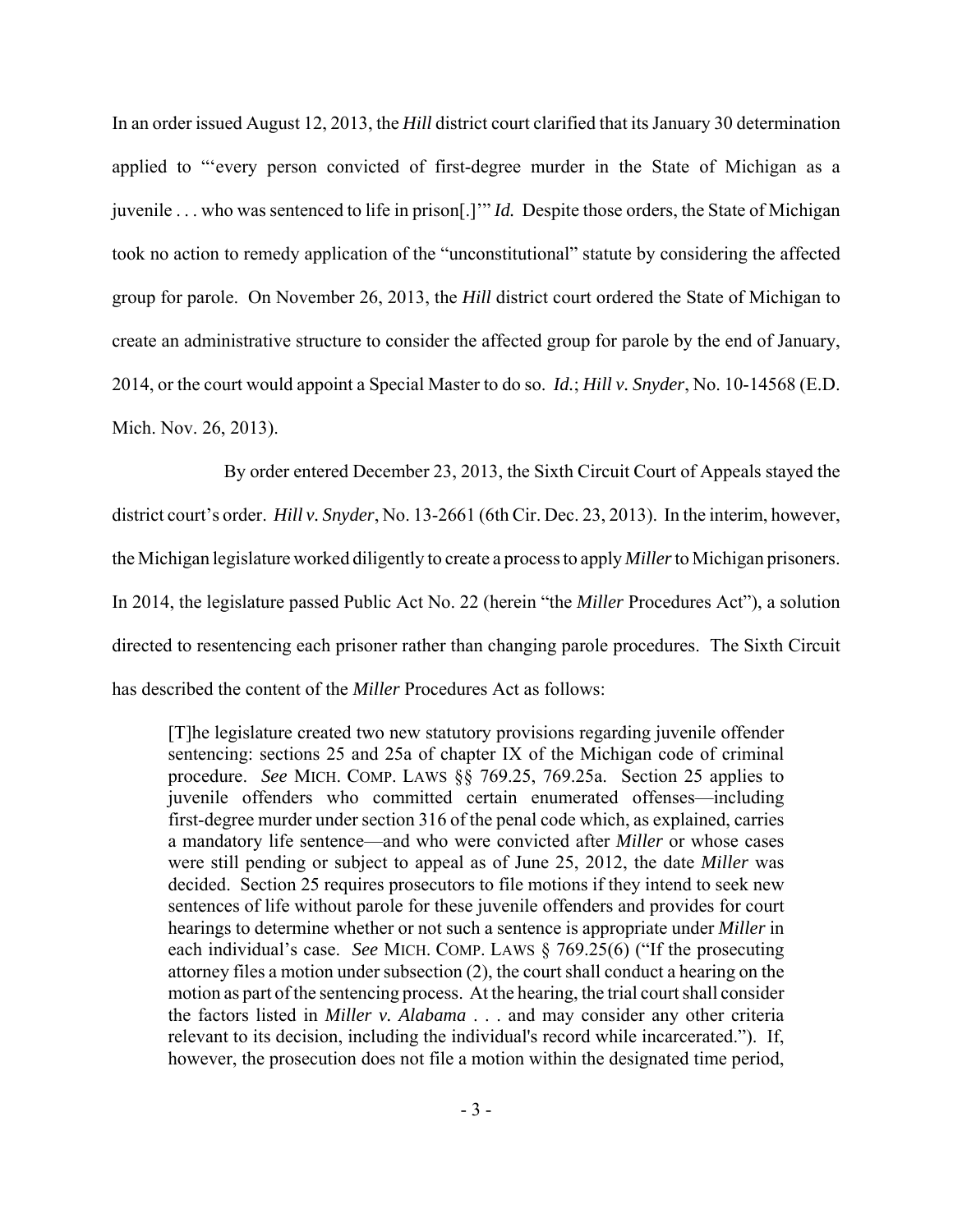"the court shall sentence the [juvenile offender] to a term of years . . . for which the maximum term shall be not less than 60 years and the minimum term shall be not less than 25 years or more than 40 years." MICH. COMP. LAWS § 769.25(4), (9).

Section 25a, meanwhile, clarifies that "the procedures set forth in section 25 . . . do not apply to any case that is final for purposes of appeal on or before June 24, 2012"—i.e., any conviction that was final before *Miller*. MICH. COMP. LAWS § 769.25a(1). Instead, and as relevant here, section 25a states that:

If the state supreme court or the United States supreme court finds that the decision of the United States supreme court in *Miller v. Alabama* . . . applies retroactively to all defendants who were under the age of 18 at the time of their crimes, and that decision is final for appellate purposes, the determination of whether a sentence of imprisonment for a violation set forth in section 25(2) of this chapter [including first-degree murder under section 316 of the penal code] shall be imprisonment for life without parole eligibility or a term of years as set forth in section 25(9) of this chapter shall be made by the sentencing judge or his or her successor as provided in this section.

MICH. COMP. LAWS § 769.25a(2). Section 25a goes on to provide time frames for resentencing this category of juvenile offenders. Prosecuting attorneys would have "180 days after the date the supreme court's decision becomes final" to "file motions for resentencing in all cases in which the prosecuting attorney will be requesting the court to impose a sentence of imprisonment for life without the possibility of parole." MICH. COMP. LAWS  $\S 769.25a(4)(b)$ . If such a motion were filed, "[a] hearing on the motion shall be conducted as provided in section 25[.]" *Id.* In the absence of such a motion, however, section 25a provides that "the court shall sentence the [juvenile offender] to a term of imprisonment for which the maximum term shall be 60 years and the minimum term shall be not less than 25 years or more than 40 years." MICH. COMP. LAWS § 769.25a(4)(c).

*Hill v. Snyder*, 821 F.3d 763, 768-769 (6th Cir. 2016).<sup>1</sup>

In January of 2016, in *Montgomery v. Louisiana*, 136 S.Ct. 718 (2016), the Supreme

Court concluded that "*Miller* announced a substantive rule of constitutional law." *Montgomery*, 136

S. Ct. at 734. Accordingly, the Supreme Court determined, *Miller* should be applied retroactively

<sup>&</sup>lt;sup>1</sup>The Michigan courts have not yet resolved the issue of whether judge or jury must decide the relevant facts at the *Miller* hearing. *Compare People v. Hyatt*, \_\_ N.W.2d \_\_, 2016 WL 3941269 (Mich. Ct. App. Jul. 21 2016) *lv. app. pending* 889 N.W.2d 487 (Mich. 2017); *People v. Skinner*, 877 N.W.2d 482 (Mich. Ct. App. 2015) *lv. app. granted* 889 N.W.2d 487 (Mich. 2017).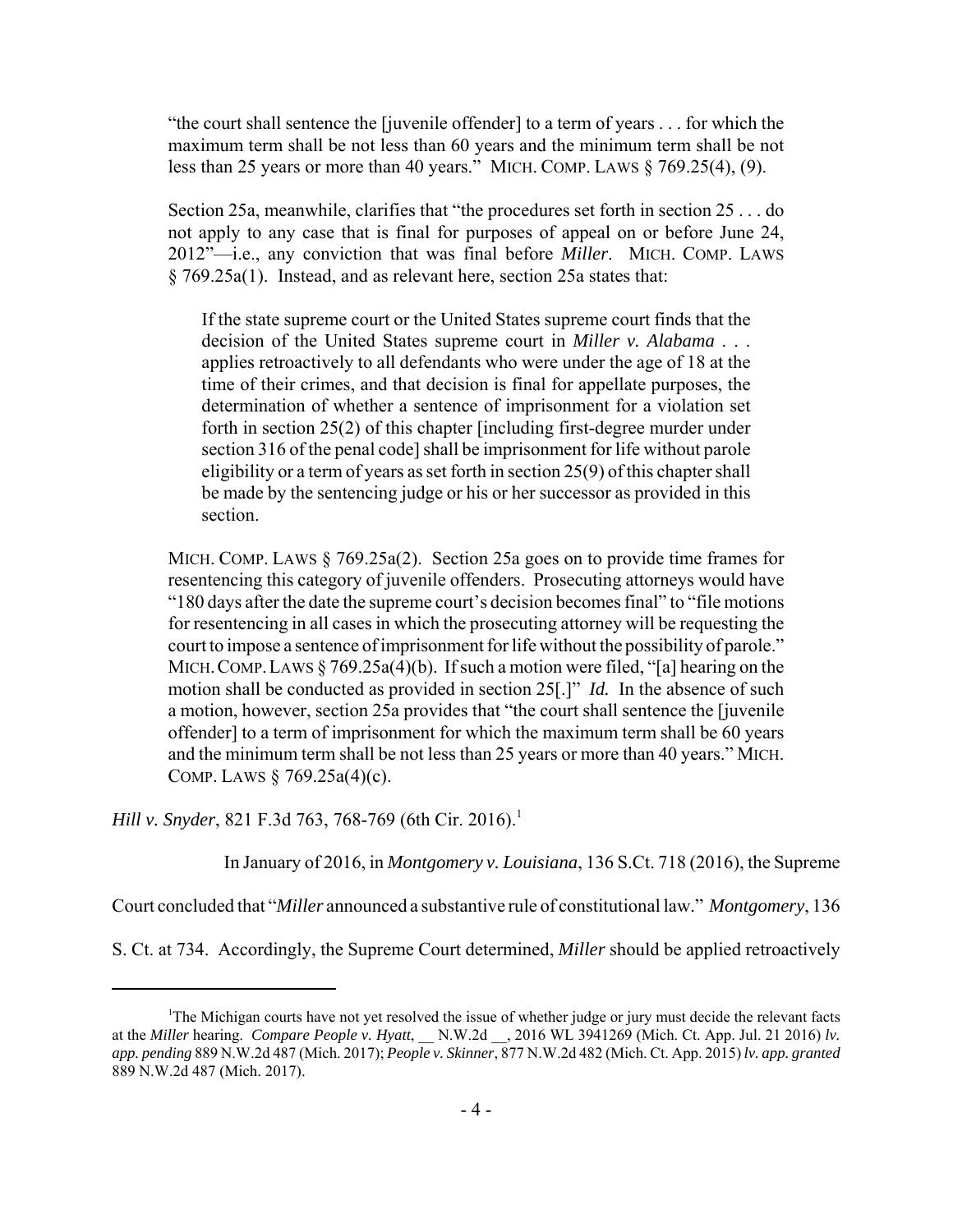to cases on collateral review because "[a] conviction or sentence imposed in violation of a substantive rule is not just erroneous but contrary to law and, as a result, void . . . [; t]here is no grandfather clause that permits States to enforce punishments the Constitution forbids." *Montgomery*, 136 S.Ct. at 731.

Between *Miller*, the *Miller* Procedures Act, and *Montgomery*, every Michigan prisoner serving a mandatory life sentence without the possibility of parole who committed the offense as a juvenile could be receiving a new and possibly different sentence. The sentence could still be life without parole (*Miller* did not ban such sentences for juveniles, only the legislative mandate) or it might be a term of years with a minimum of 25 to 40 years and a maximum of 60 years, for those who are resentenced because *Miller* applies retroactively, or at least 60 years, for those who enjoy the benefit of *Miller* prospectively. MICH. COMP. LAWS §§ 769.25, 769.25a.

Plaintiff was not convicted of an offense that carried a mandatory sentence of life imprisonment without the possibility of parole. Thus, the holdings of *Miller* and *Montgomery* do not provide any basis for collateral relief from his sentence. *See, e.g., In re Harrell*, No. 16-1048, 2016 WL 4708184 (6th Cir. Sept. 8, 2016) (holding that *Miller* and *Montgomery* apply only to mandatory sentences of life without parole, not to sentences that are not mandatory or are not life without parole, even if the sentence is the functional equivalent of life without parole); *Starks v. Easterling*, 659 F. App'x 277, 280 (6th Cir. 2016) ("[T]he Supreme Court has not yet explicitly held that the Eighth Amendment extends to juvenile sentences that are the functional equivalent of life . . . ."). Nonetheless, Plaintiff is suing Michigan Governor Rick Snyder seeking two declaratory rulings from this Court: (1) a declaration that the *Miller* Procedures Act violates Plaintiff's right to equal protection of the law under the Fourteenth Amendment because it benefits only juveniles who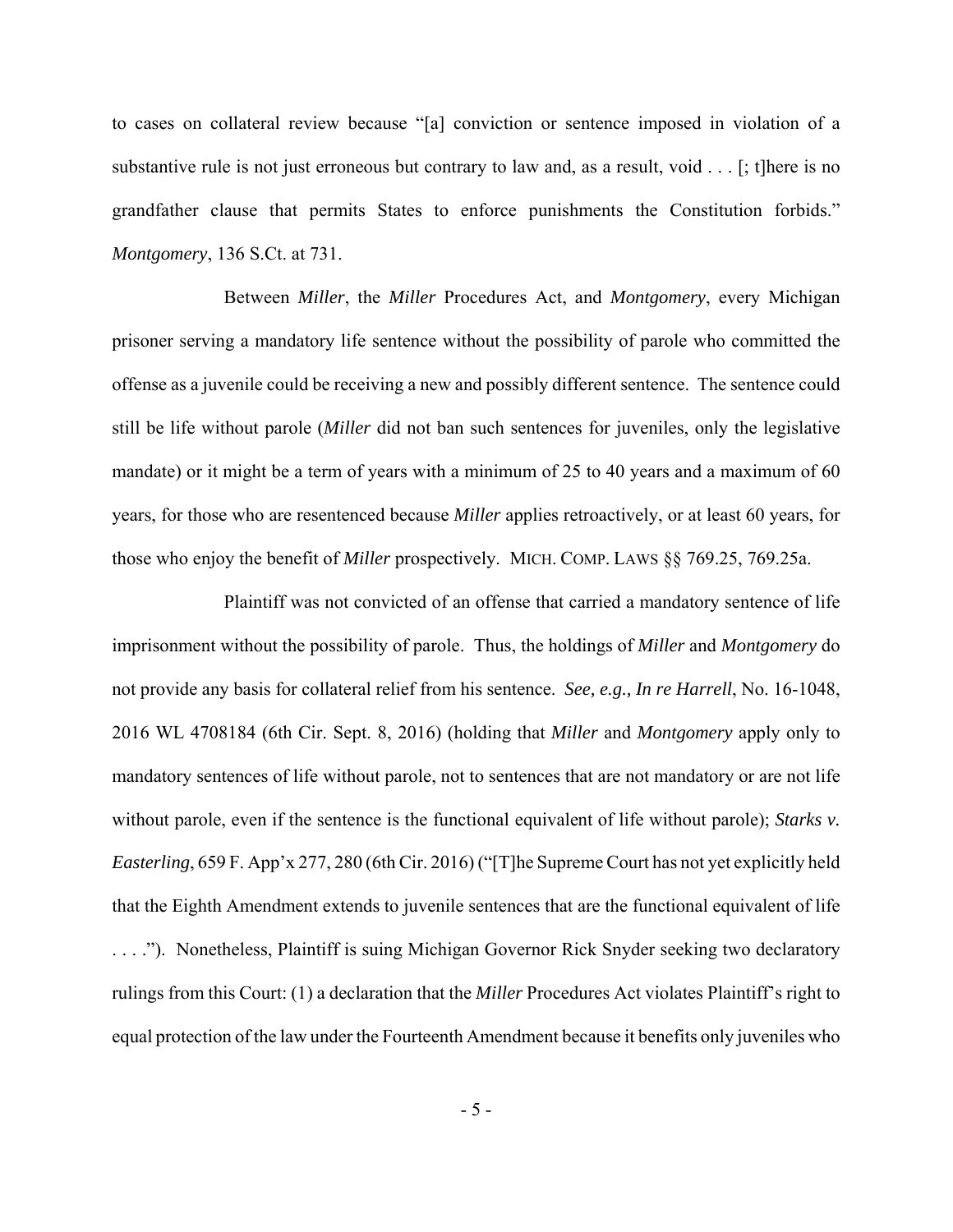committed first-degree murder and excludes juveniles who committed second-degree murder without a rational basis; and (2) a declaration that Plaintiff's sentence violates his right to be free from cruel and unusual punishment under the Eighth Amendment because it is grossly disproportionate.

### **Discussion**

## I. Failure to state a claim

 A complaint may be dismissed for failure to state a claim if it fails "'to give the defendant fair notice of what the . . . claim is and the grounds upon which it rests.'" *Bell Atl. Corp. v. Twombly*, 550 U.S. 544, 555 (2007) (quoting *Conley v. Gibson*, 355 U.S. 41, 47 (1957)). While a complaint need not contain detailed factual allegations, a plaintiff's allegations must include more than labels and conclusions. *Twombly*, 550 U.S. at 555; *Ashcroft v. Iqbal*, 556 U.S. 662, 678 (2009) ("Threadbare recitals of the elements of a cause of action, supported by mere conclusory statements, do not suffice."). The court must determine whether the complaint contains "enough facts to state a claim to relief that is plausible on its face." *Twombly*, 550 U.S. at 570. "A claim has facial plausibility when the plaintiff pleads factual content that allows the court to draw the reasonable inference that the defendant is liable for the misconduct alleged." *Iqbal*, 556 U.S. at 679. Although the plausibility standard is not equivalent to a "'probability requirement,' . . . it asks for more than a sheer possibility that a defendant has acted unlawfully." *Iqbal*, 556 U.S. at 678 (quoting *Twombly*, 550 U.S. at 556). "[W]here the well-pleaded facts do not permit the court to infer more than the mere possibility of misconduct, the complaint has alleged – but it has not 'show[n]' – that the pleader is entitled to relief." *Iqbal*, 556 U.S. at 679 (quoting FED. R. CIV. P. 8(a)(2)); *see also Hill v. Lappin*, 630 F.3d 468, 470-71 (6th Cir. 2010) (holding that the *Twombly/Iqbal* plausibility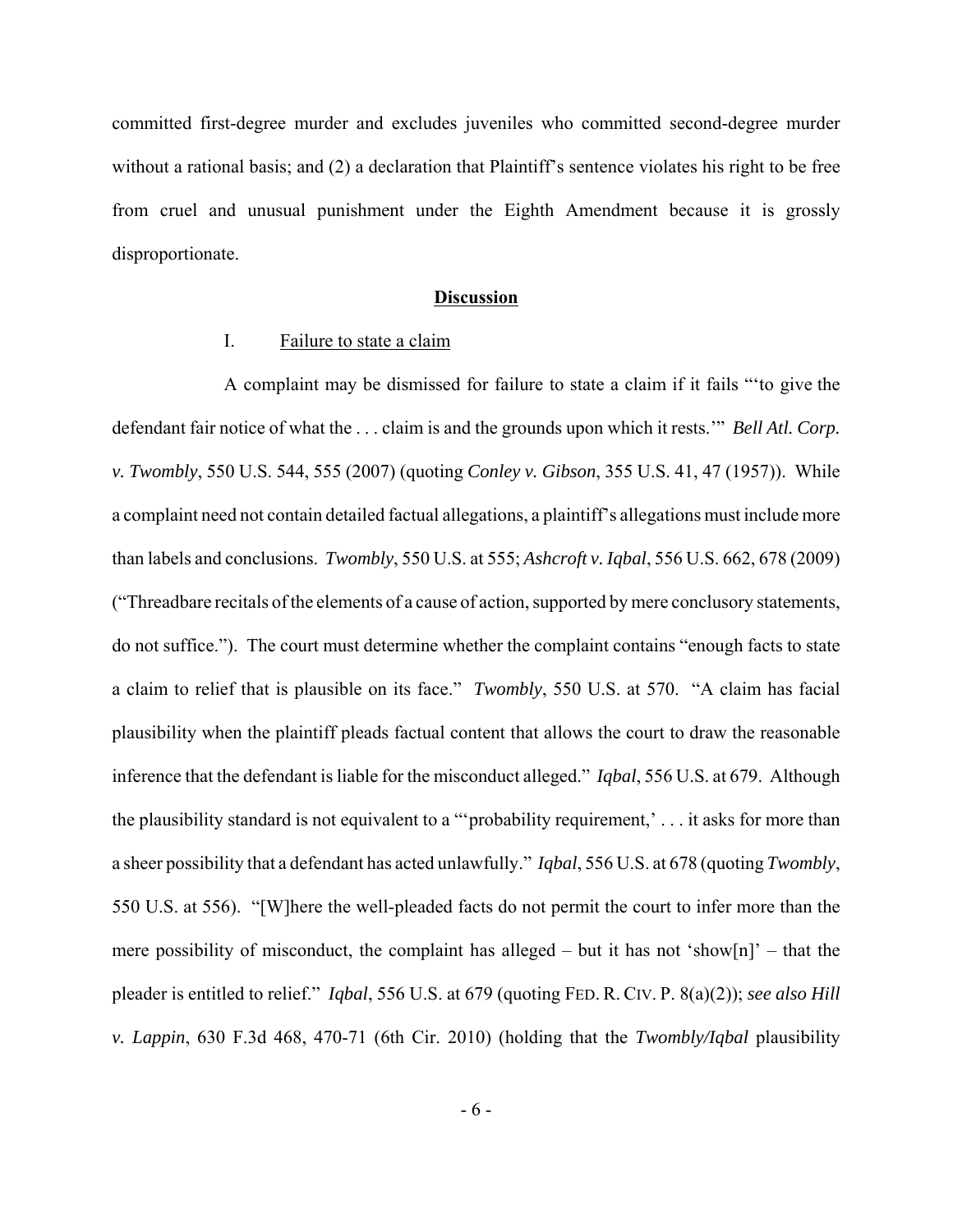standard applies to dismissals of prisoner cases on initial review under 28 U.S.C. §§ 1915A(b)(1) and  $1915(e)(2)(B)(i)$ .

To state a claim under 42 U.S.C. § 1983, a plaintiff must allege the violation of a right secured by the federal Constitution or laws and must show that the deprivation was committed by a person acting under color of state law. *West v. Atkins*, 487 U.S. 42, 48 (1988); *Dominguez v. Corr. Med. Servs.*, 555 F.3d 543, 549 (6th Cir. 2009). Because § 1983 is a method for vindicating federal rights, not a source of substantive rights itself, the first step in an action under § 1983 is to identify the specific constitutional right allegedly infringed. *Albright v. Oliver*, 510 U.S. 266, 271 (1994). Here, Plaintiff claims Defendant Snyder has violated the Fourteenth Amendment's Equal Protection Clause and the Eighth Amendment's prohibition against cruel and unusual punishment.

# A. *Heck v. Humphrey*

The Supreme Court has limited the availability of § 1983 actions for prisoners in a series of cases, the most pertinent of which is *Heck v. Humphrey*, 512 U.S. 477 (1994). The Sixth Circuit explained the bar that *Heck* places on § 1983 suits brought by prisoners:

Federal courts have long recognized the potential for prisoners to evade the habeas exhaustion requirements by challenging the duration of their confinement under 42 U.S.C. § 1983, rather than by filing habeas petitions. Consequently, the Supreme Court recognized a "habeas exception" to § 1983 in *Preiser v. Rodriguez*, 411 U.S. 475, 93 S.Ct. 1827, 36 L. Ed. 2d 439 (1973), when it held that suits challenging the fact or duration of confinement fall within the traditional scope of habeas corpus and accordingly are not cognizable under  $\S$  1983. The Court expanded the habeas exception to § 1983 in *Heck v. Humphrey*, 512 U.S. 477, 114 S. Ct. 2364, 129 L. Ed. 2d 383 (1994), and *Edwards v. Balisok*, 520 U.S. 641, 117 S. Ct. 1584, 137 L. Ed. 2d 906 (1997). In *Heck*, the Court determined that, unless a prisoner's conviction or sentence were previously set aside by a separate legal or administrative action, § 1983 would not countenance claims for damages if a finding for the plaintiff would *necessarily invalidate* a conviction or sentence. And in *Balisok*, the Court concluded that a prisoner cannot use § 1983 to challenge prison procedures employed to deprive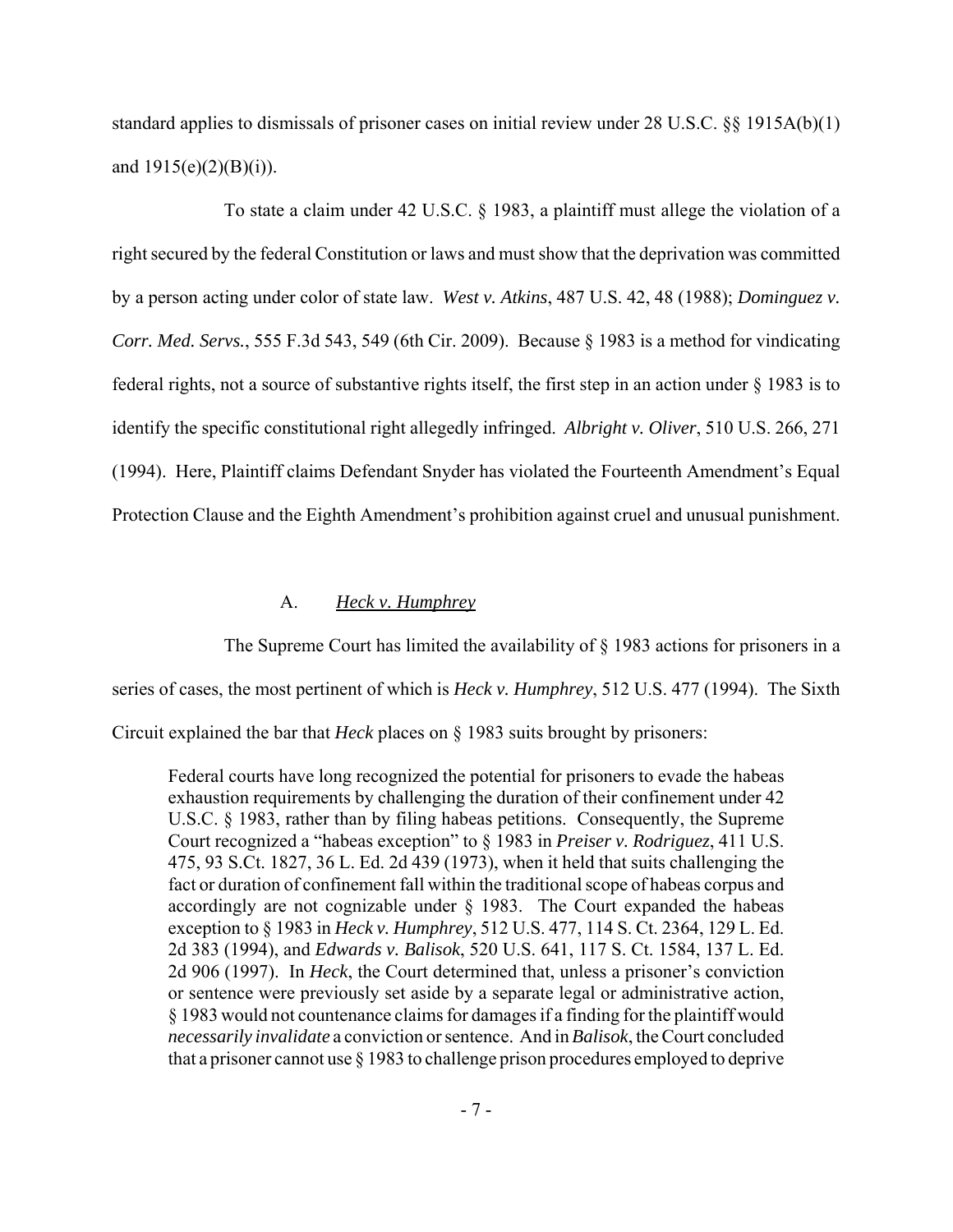him of good-time credits when the . . . procedural defect alleged would, if established, "necessarily imply the invalidity of the punishment imposed." 520 U.S. at 648, 117 S. Ct. at 1584.

*Thomas v. Eby*, 481 F.3d 434, 438 (6th Cir. 2007) (emphasis in original).

Plaintiff recognizes the *Heck* bar. He states "he **IS NOT** challenging the length of his incarceration, as such challenge would not be actionable under 42 U.S.C. § 1983." (Compl., ECF No. 1, PageID.8-9) (emphasis in original). Instead, he claims he "is merely challenging the 'constitutionality of MCL 769.25' as it discriminates against him without any rational basis," (*Id*., PageID.9), and that his sentence is "grossly disproportionate" and, thus, "cruel and unusual," (*Id.*, PageID.11).

Plaintiff's claims leave him with insufficient room to maneuver around the *Heck* bar. He must attempt to squeeze between the declarations that he seeks (that the *Miller* Procedures Act is unconstitutionally exclusive or that his sentence is cruel and unusual) and the finding that he is attempting to avoid lest he run afoul of the *Heck* bar (that the declarations will affect his sentence).

A declaration that his sentence violates the Eighth Amendment "would necessarily imply the invalidity of his . . . sentence." *Heck*, 512 U.S. at 486. A declaration that Plaintiff cannot be constitutionally excluded from the *Miller* Procedures Act resentencing process will also inevitably result in a new sentence. As the Supreme Court noted in *Wilkinson v. Dotson*, 544 U.S. 74 (2005), "[*Preiser*, *Wolff*, *Edward*, and *Heck*], taken together, indicate that a state prisoner's § 1983 action is barred (absent prior invalidation)–no matter the relief sought (damages or equitable relief), no matter the target of the prisoner's suit (state conduct leading to conviction or internal prison proceedings)–*if* success in that action would necessarily demonstrate the invalidity of confinement or its duration." *Wilkinson*, 544 U.S. at 81-82.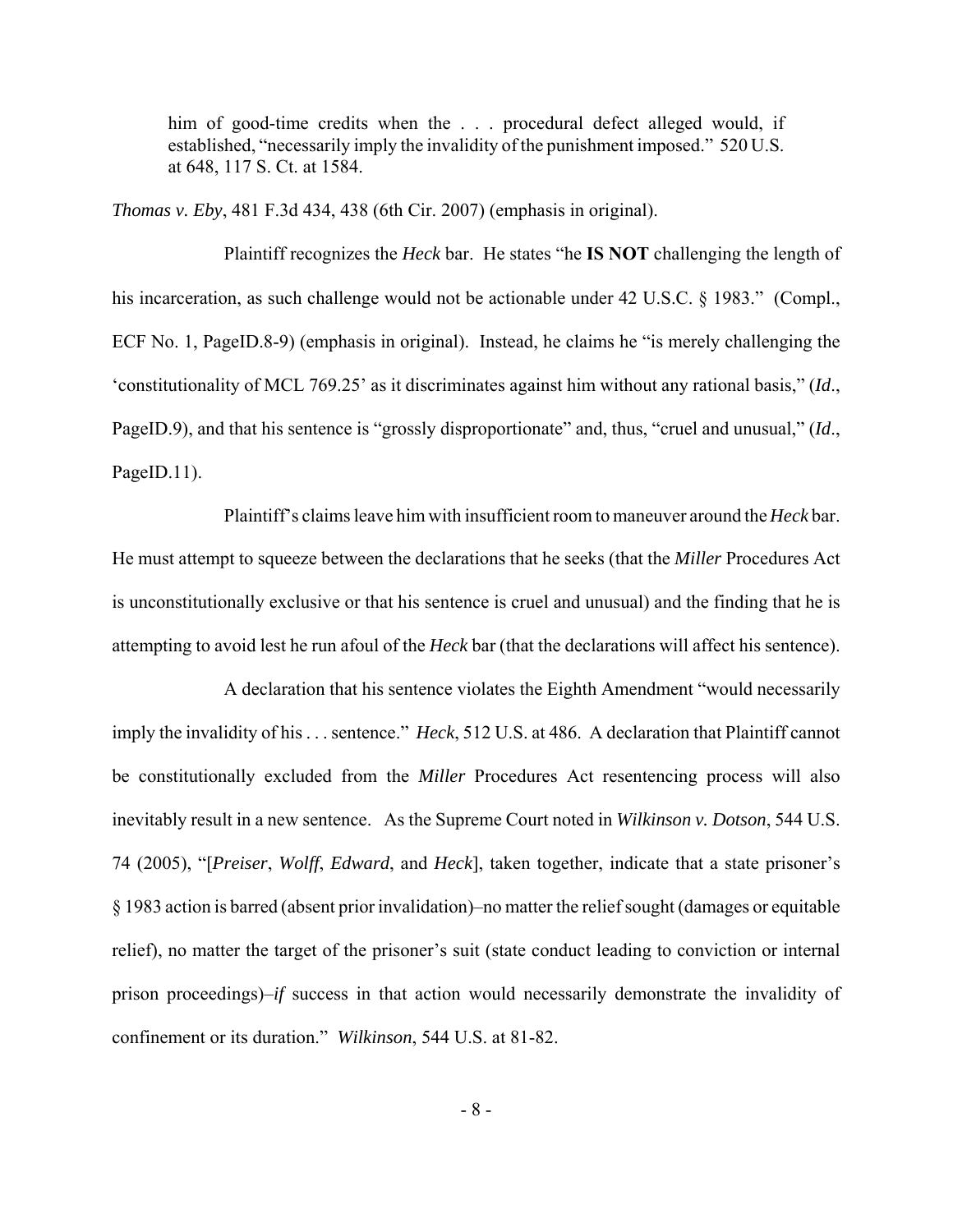If the Court were to declare Plaintiff's sentence to be cruel and unusual or that he must be included in the resentencing process, it would invalidate his confinement, even if Plaintiff were to stay incarcerated pending resentencing. "[A] case challenging a sentence seeks a prisoner's "release" in the only pertinent sense: It seeks invalidation (in whole or in part) of the judgment authorizing the prisoner's confinement; the fact that the State may seek a *new* judgment (through a new trial or a new sentencing proceeding) is beside the point." *Wilkinson*, 544 U.S. at 83.

Although the *Hill* district court initially disregarded the *Heck* bar, the Sixth Circuit recognized that *Heck* would likely bar relief. *Hill v. Snyder*, No. 13-2661 (6th Cir. Dec. 23, 2013). After the second remand, when the claims of unconstitutionality were amended such that they were directed at the *Miller* Procedures Act instead of the Michigan parole statute, the *Hill* district court could no longer ignore the *Heck* bar. By order entered February 7, 2017, the court dismissed the *Hill* plaintiffs' constitutional challenge to the *Miller* Procedures Act because of the *Heck* bar. *Hill v.* Snyder, No. 10-14568 at 9-10 (E.D. Mich. Feb. 7, 2017).<sup>2</sup> The reasoning of the *Hill* district court is persuasive. *Heck* bars Plaintiff's claims.

## B. Equal Protection Clause

Even if *Heck* did not bar Plaintiff's Fourteenth Amendment challenge, it would be properly dismissed because Plaintiff has failed to state an equal protection claim. The Equal Protection Clause commands that no state shall "deny to any person within its jurisdiction the equal protection of the laws." U.S. CONST. amend. XIV, § 1. A state practice generally will not require strict scrutiny unless it interferes with a fundamental right or discriminates against a suspect class of individuals. *Mass. Bd. of Ret. v. Murgia*, 427 U.S. 307, 312 (1976). Where neither a fundamental

<sup>&</sup>lt;sup>2</sup>The *Hill* plaintiffs filed their notice of appeal on March 9, 2017.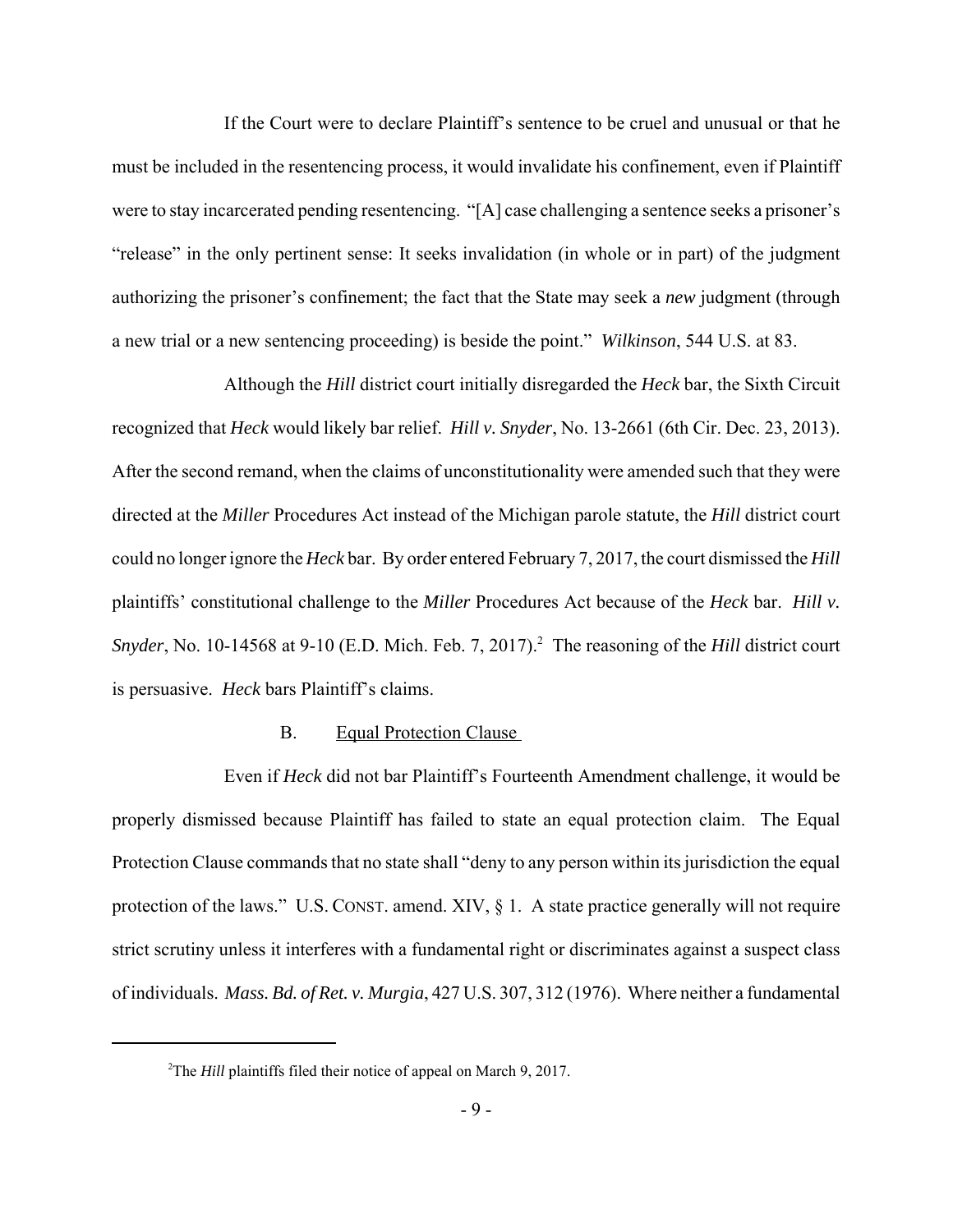right nor a suspect class is at issue, the claim is properly reviewed under the rational basis standard. *Club Italia Soccer & Sports Org., Inc. v. Charter Twp. of Shelby,* 470 F.3d 286, 298 (6th Cir. 2006).

Plaintiff alleges that he is part of a class of individuals: second-degree murder children. (Compl., ECF No. 1, PageID.9.) That class is not a suspect class. Plaintiff acknowledges as much when he avers that the *Miller* Procedures Act should be declared unconstitutional under the rational basis standard. (*Id*.)

"Under rational basis scrutiny, government action amounts to a constitutional violation only if it 'is so unrelated to the achievement of any combination of legitimate purposes that the court can only conclude that the government's actions were irrational.'" *Club Italia,* 470 F.3d at 298 (quoting *Warren v. City of Athens,* 411 F.3d 697, 710 (6th Cir. 2005)). To prove his equal protection claim, Plaintiff must demonstrate "intentional and arbitrary discrimination" by the state; that is, he must demonstrate that he "has been intentionally treated differently from others similarly situated and that there is no rational basis for the difference in treatment." *Vill. of Willowbrook v. Olech*, 528 U.S. 562, 564 (2000). In *Michael v. Ghee*, 498 F.3d 372 (6th Cir. 2007), the Sixth Circuit elaborated on the heavy burden Plaintiff must carry:

The plaintiffs bear the burden of demonstrating that the government lacks a rational basis, and they may satisfy this burden either by negating "'every conceivable basis which might support the government action, or by demonstrating that the challenged government action was motivated by animus or ill-will.'" [*Club Italia,* 470 F.3d at 298] (quoting *Warren,* 411 F.3d at 711). The State, conversely, bears no burden of proof; its legislative choice is presumptively valid and "'may be based on rational speculation unsupported by evidence or empirical data.'" *Id.* (quoting *Trihealth, Inc. v. Bd. of Comm'rs,* 430 F.3d 783, 790 (6th Cir. 2005)).

*Michael*, 498 F.3d at 379.

Plaintiff must allege and show that there is no rational basis for treating "first-degree murder children" differently from "second-degree murder children." A rational basis for different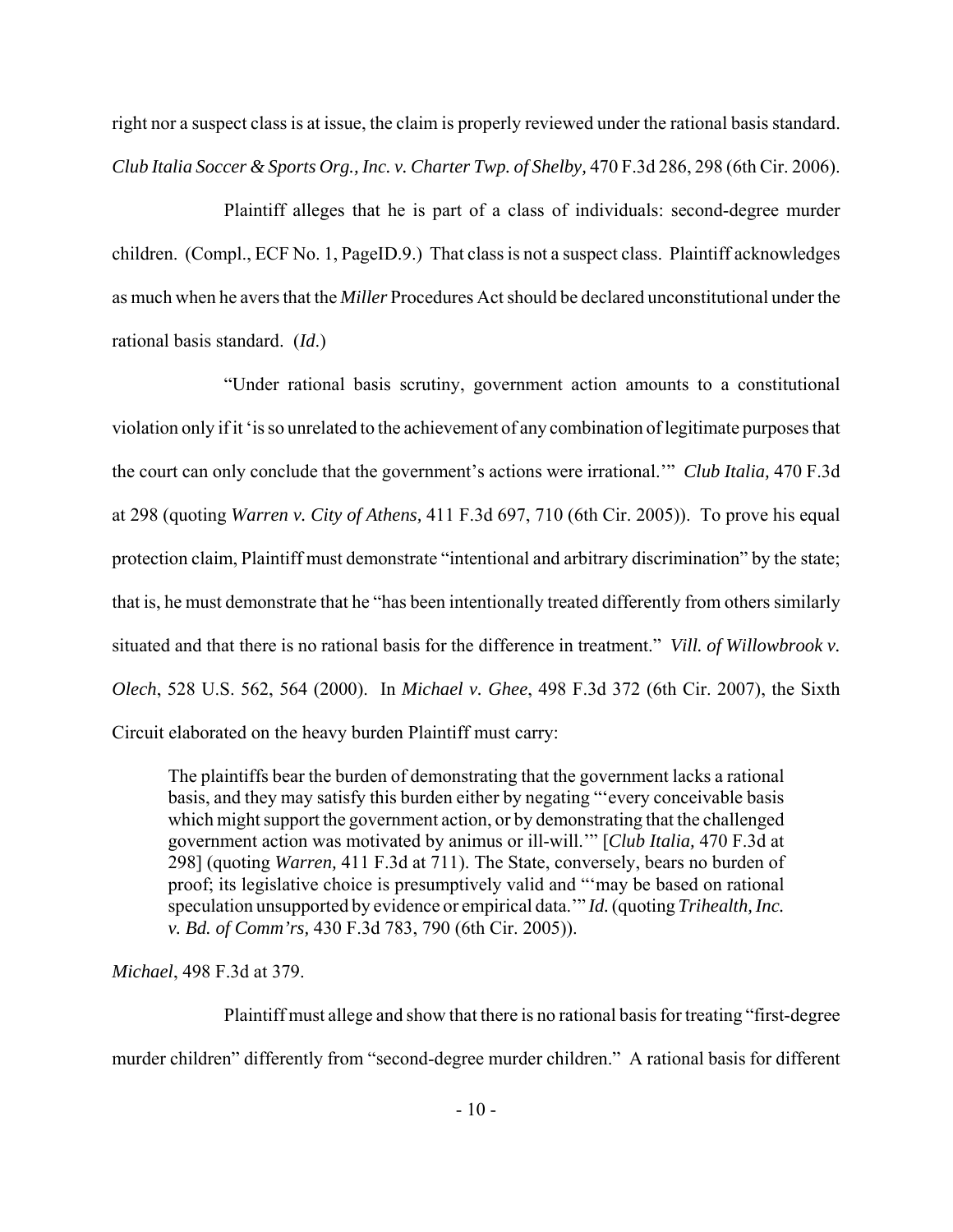treatment is apparent when simply naming the two groups: the former group has committed a more severe crime than the latter group. But there is a much more compelling reason for the different treatment. The sentence of each member of the first group, mandatory life without parole, was rendered void as cruel and unusual by *Miller*. The remedy prescribed by the *Miller* Court was "[a] hearing where 'youth and its attendant characteristics' are considered as sentencing factors . . . ." *Montgomery*, 136 S.Ct. at 735 (citing *Miller*, 132 S. Ct. at 2471). *Miller* did not affect the sentences of second-degree murder children and it did not require that second-degree murder children be resentenced. Where the legislature enacted the *Miller* Procedures Act for the express purpose of applying *Miller*,<sup>3</sup> it is rational to differentiate between those prisoners affected by *Miller* and those who are not. Plaintiff has failed to state a claim for violation of the Equal Protection Clause.

## C. Cruel and Unusual Punishment

 Plaintiff claims his sentence violates the Eighth Amendment because it is grossly out of proportion to his crime. (Compl., ECF No. 1, PageID11-16.) Plaintiff encourages the Court to assess proportionality by "comparing the gravity of the offense and the severity of the sentence[,] . . . compar[ing] the defendant's sentence with the sentences received by other offenders in the same jurisdiction[,] and [comparing defendant's sentence] with the . . . sentences imposed for the same crime in other jurisdictions."<sup>4</sup> (*Id*., PageID.11.)

<sup>&</sup>lt;sup>3«</sup>The *Miller v Alabama* U.S. Supreme Court decision concluded that such a [mandatory life without parole] sentence for juvenile offenders, while allowable, cannot be mandated under all circumstances without individualized consideration, which meant the status quo in Michigan was no longer constitutional." Juveniles: Life Without Parole, S.B. 319 & H.B. 4808 Summary As Enacted, Senate Fiscal Agency Bill Analysis at p. 5 (Mich. 2013), http://www.legislature.mi.gov/documents/2013-2014/billanalysis/Senate/pdf/2013-SFA-0319-N.pdf.

<sup>4</sup>The proportionality analysis urged by Plaintiff (the three comparisons quoted above) was set forth in *Pulley v. Harris*, 465 U.S. 37, 42-43 (1984) ("Traditionally, 'proportionality' has been used with reference to an abstract evaluation of the appropriateness of a sentence for a particular crime. Looking to the gravity of the offense and the severity of the penalty, to sentences imposed for other crimes, and to sentencing practices in other jurisdictions, this Court has occasionally struck down punishments as inherently disproportionate, and therefore cruel and unusual, when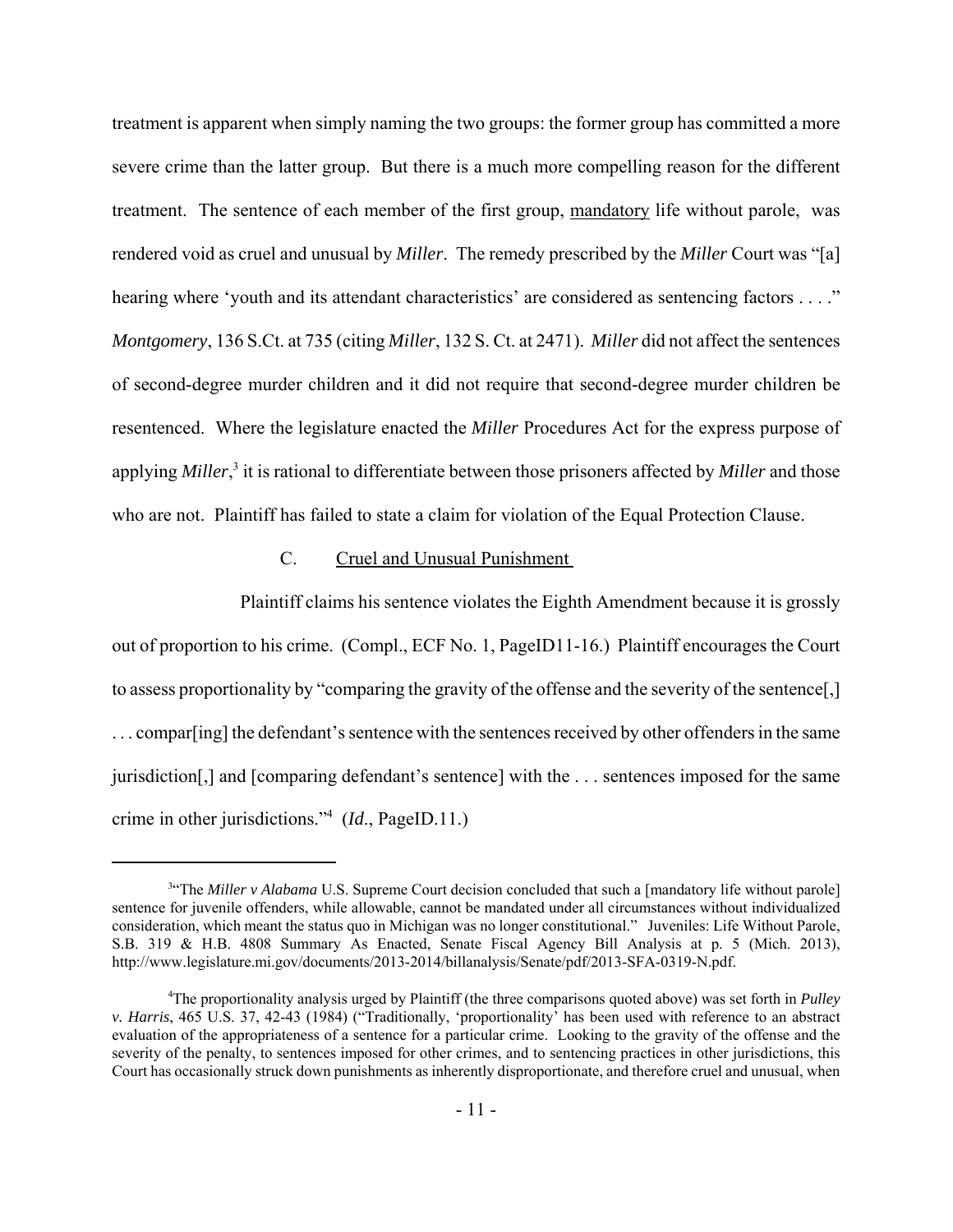The United States Constitution does not require strict proportionality between a crime and its punishment. *Harmelin v. Michigan*, 501 U.S. 957, 965 (1991); *United States v. Marks*, 209 F.3d 577, 583 (6th Cir. 2000). "Consequently, only an extreme disparity between crime and sentence offends the Eighth Amendment." *Marks*, 209 F.3d at 583; *see also Lockyer v. Andrade*, 538 U.S. 63, 77 (2003) (gross disproportionality principle applies only in the extraordinary case); *Ewing v. California*, 538 U.S. 11, 36 (2003) (principle applies only in "'the rare case in which a threshold comparison of the crime committed and the sentence imposed leads to an inference of gross disproportionality'") (quoting *Rummel v. Estelle*, 445 U.S. 263, 285 (1980)).

A sentence that falls within the maximum penalty authorized by statute "generally does not constitute 'cruel and unusual punishment.'" *Austin v. Jackson*, 213 F.3d 298, 302 (6th Cir. 2000) (quoting *United States v. Organek*, 65 F.3d 60, 62 (6th Cir. 1995)); *see also Rummel v. Estelle*, 445 U.S. 263, 274 (1980) ("[T]he length of the sentence actually imposed is purely a matter of legislative prerogative.") Ordinarily, "[f]ederal courts will not engage in a proportionality analysis except in cases where the penalty imposed is death or life in prison without possibility of parole." *United States v. Thomas*, 49 F.3d 253, 261 (6th Cir. 1995).<sup>5</sup> That prohibition is not

imposed for a particular crime or category of crime.")

<sup>5</sup>Although *Thomas* is more than 20 years old, the principle it announces finds support in subsequent Supreme Court authority. Since *Thomas*, the Supreme Court has only engaged in proportionality analysis in the context of sentences of death and life without parole. *See, e.g., Montgomery v. Louisiana*, 136 S. Ct. 718 (2016) (mandatory life without parole for juvenile homicide offenders); *Hall v. Florida*, 134 S. Ct. 1986 (2014) (death penalty for the intellectually disabled); *Kennedy v. Louisiana*, 554 U.S. 407 (2008) (death penalty); *Roper v. Simmons*, 543 U.S. 551 (2005) (death penalty for juvenile offenders); *Atkins v. Virginia*, 536 U.S. 304 (2002) (death penalty for mentally-retarded criminals).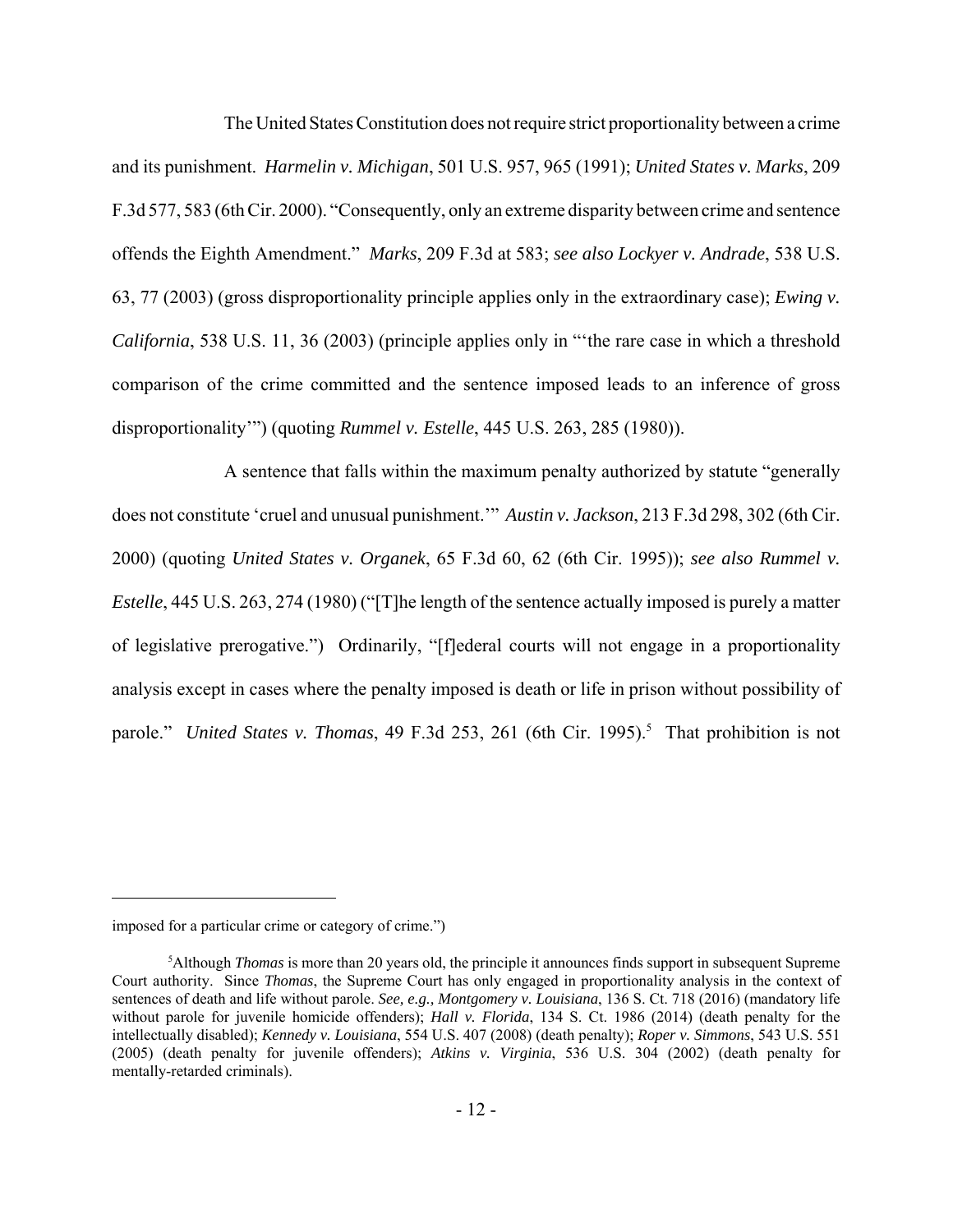absolute.<sup>6</sup> Nonetheless, there is no authority for the proposition that a sentence of less than life imprisonment is disproportional to a crime of homicide.

Petitioner was not sentenced to death or life in prison without the possibility of parole, and his sentence falls within the maximum penalty under state law. Petitioner's sentence does not present the extraordinary case that runs afoul of the Eighth Amendment's ban of cruel and unusual punishment. His claim is properly dismissed.

#### **Conclusion**

Having conducted the review required by the Prison Litigation Reform Act, the Court determines that Plaintiff's action will be dismissed as barred by the doctrine of *Heck*, 512 U.S. at 477, and for failure to state a claim pursuant to 28 U.S.C. §§ 1915(e)(2) and 1915A(b).

The Court must next decide whether an appeal of this action would be in good faith within the meaning of 28 U.S.C. § 1915(a)(3). *See McGore v. Wrigglesworth*, 114 F.3d 601, 611 (6th Cir. 1997). For the same reasons that the Court dismisses the action, the Court discerns no good-faith basis for an appeal. Should Plaintiff appeal this decision, the Court will assess the \$505.00 appellate filing fee pursuant to § 1915(b)(1), *see McGore*, 114 F.3d at 610-11, unless Plaintiff is barred from proceeding *in forma pauperis*, e.g., by the "three-strikes" rule of § 1915(g). If he is barred, he will be required to pay the \$505.00 appellate filing fee in one lump sum.

This is a dismissal as described by 28 U.S.C. § 1915(g).

<sup>6</sup> *See United States v. Jones*, 569 F.3d 569, 573 n.2 (6th Cir. 2009) ("Justice Kennedy's opinion in *Harmelin* recognized the possibility that proportionality review could apply to invalidate a sentence for a term of years, 501 U.S. at 997–98, 111 S.Ct. 2680 (Kennedy, J., concurring)."); *Rummel*, 445 U.S. at n.11 ("This is not to say that a proportionality principle would not come into play in the extreme example mentioned by the dissent, *post*, at 1146, if a legislature made overtime parking a felony punishable by life imprisonment."); *Graham v. Florida*, 560 U.S. 48, 60 (2010) (Court identified two types of Eighth Amendment proportionality challenges. It resolved the challenge in that case as categorical, but with regard to the other type of challenge stated: "The controlling opinion in *Harmelin* explained its approach for determining whether a sentence for a term of years is grossly disproportionate for a particular defendant's crime. A court must begin by comparing the gravity of the offense and the severity of the sentence.").